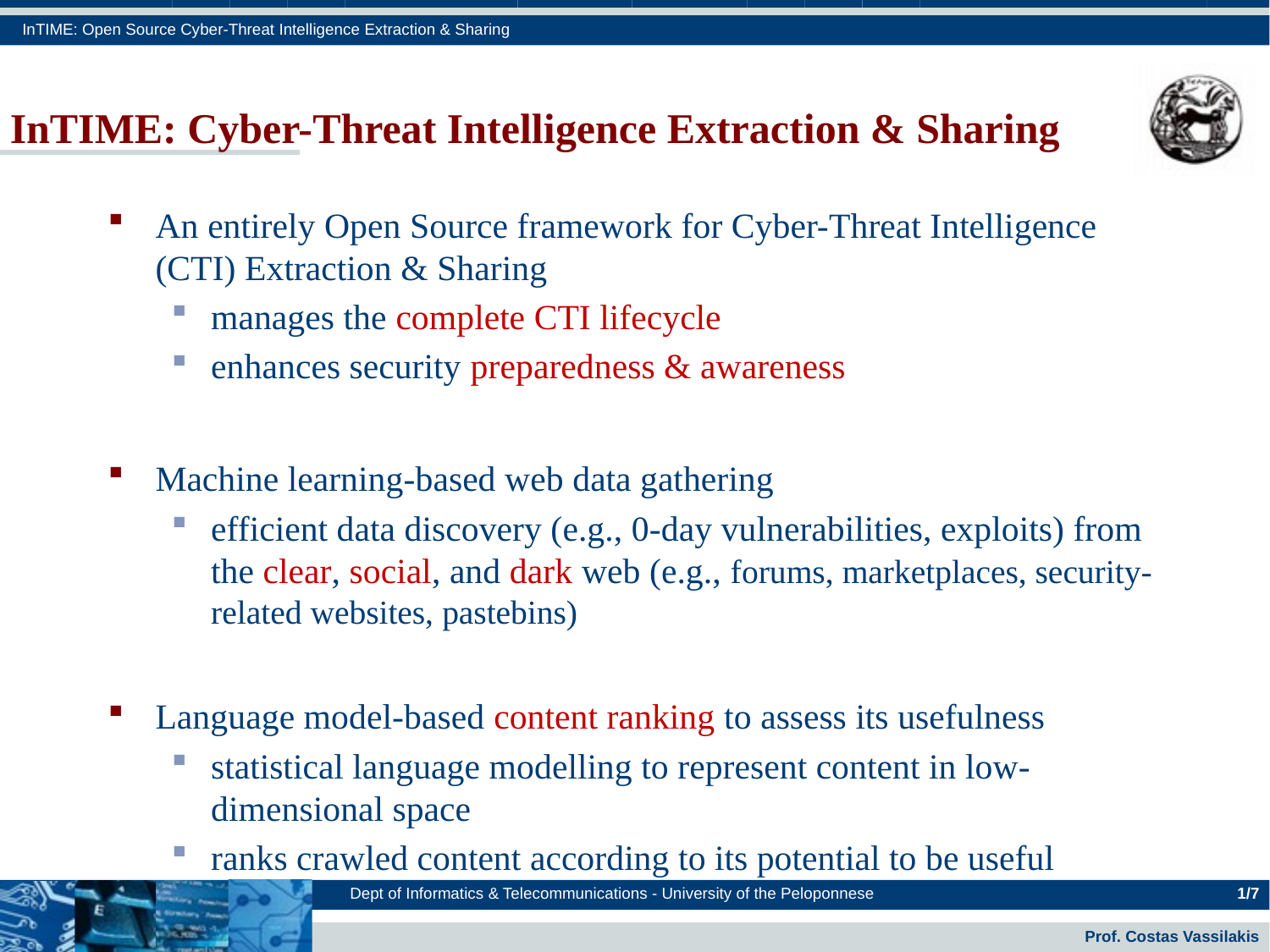#### **InTIME: Cyber-Threat Intelligence Extraction & Sharing**



- Natural language understanding and named entity recognition/ disambiguation
	- **EXTERUARE:** extracts CTI from crawled free text
	- **domain specific entities**
	- dependency parsing for more accurate extraction
	- specialised tools for semi-automated linking to known platform/ vulnerability naming schemes (e.g., CPEs. CVEs)
- Scalable CTI management and sharing
	- extends MISP platform
	- supports CTI storage, consolidation, exploration, inspection and visualisation
	- supports CTI sharing in both human and machine-based formats

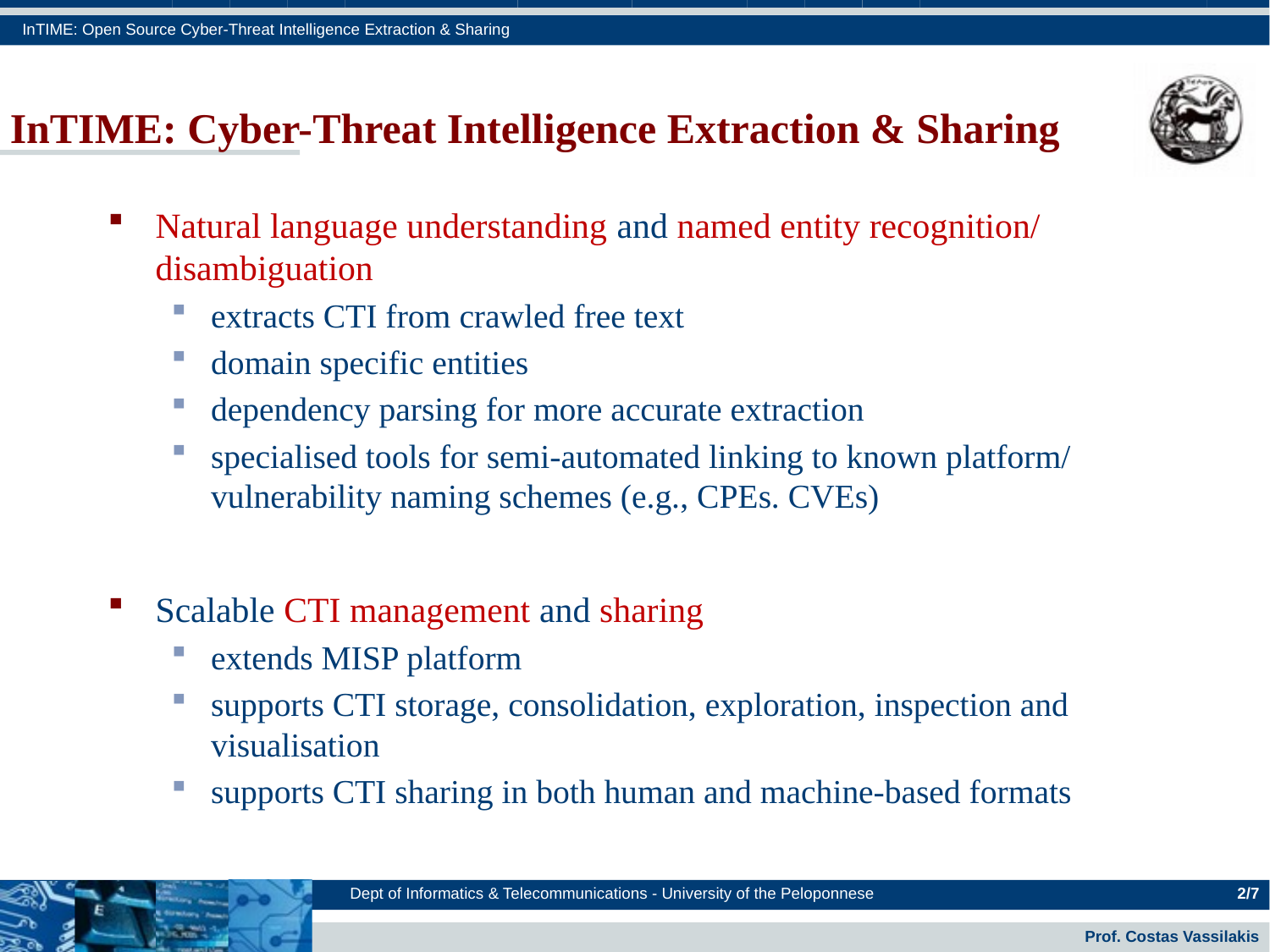#### **InTIME architecture**



Three main modules:

- data acquisition content harvesting (crawlers/scrappers)
- data analysis
	- **Content ranking**
	- **CTI** extraction
- data management & sharing

| Crawling                       |                   | <b>Data Analysis</b>            |  |                             |
|--------------------------------|-------------------|---------------------------------|--|-----------------------------|
| <b>Topical Crawler</b>         |                   | <b>Content Ranking</b>          |  |                             |
| <b>Social Web Crawler</b>      |                   | <b>Data Preprocessor</b>        |  |                             |
| <b>Dark Web Crawler</b>        |                   | <b>WordZVec Trainer</b>         |  | <b>Data Management</b>      |
|                                |                   | <b>Topic Vocabulary Creator</b> |  | and Sharing                 |
| <b>Social Media Monitoring</b> |                   | <b>Ranking Engine</b>           |  | <b>Additions</b>            |
| <b>Data Cleaner</b>            |                   |                                 |  | <b>Scheduling</b>           |
| <b>Feature Extractor</b>       |                   | <b>CTI Extraction</b>           |  | <b>Data Objectification</b> |
| <b>Model Trainer</b>           | Pre-trained       | RegEx Matcher                   |  |                             |
| <b>Classifier</b>              | <b>NER Model</b>  | <b>Phrase Matcher</b>           |  | <b>Event Management</b>     |
| <b>Feed Monitoring</b>         | <b>NP-Chunker</b> | <b>CPE Suggestion</b><br>Engine |  | <b>MISP</b>                 |
| <b>JSON</b> parser             |                   | -------                         |  |                             |
| <b>XML</b> parser              |                   |                                 |  | MISI                        |
|                                |                   |                                 |  |                             |
| <b>Targeted Web Scraping</b>   |                   |                                 |  |                             |
| <b>HTML</b> parser             |                   |                                 |  |                             |
| <b>XML</b> parser              |                   |                                 |  |                             |
| Selenium WebDriver             |                   |                                 |  |                             |

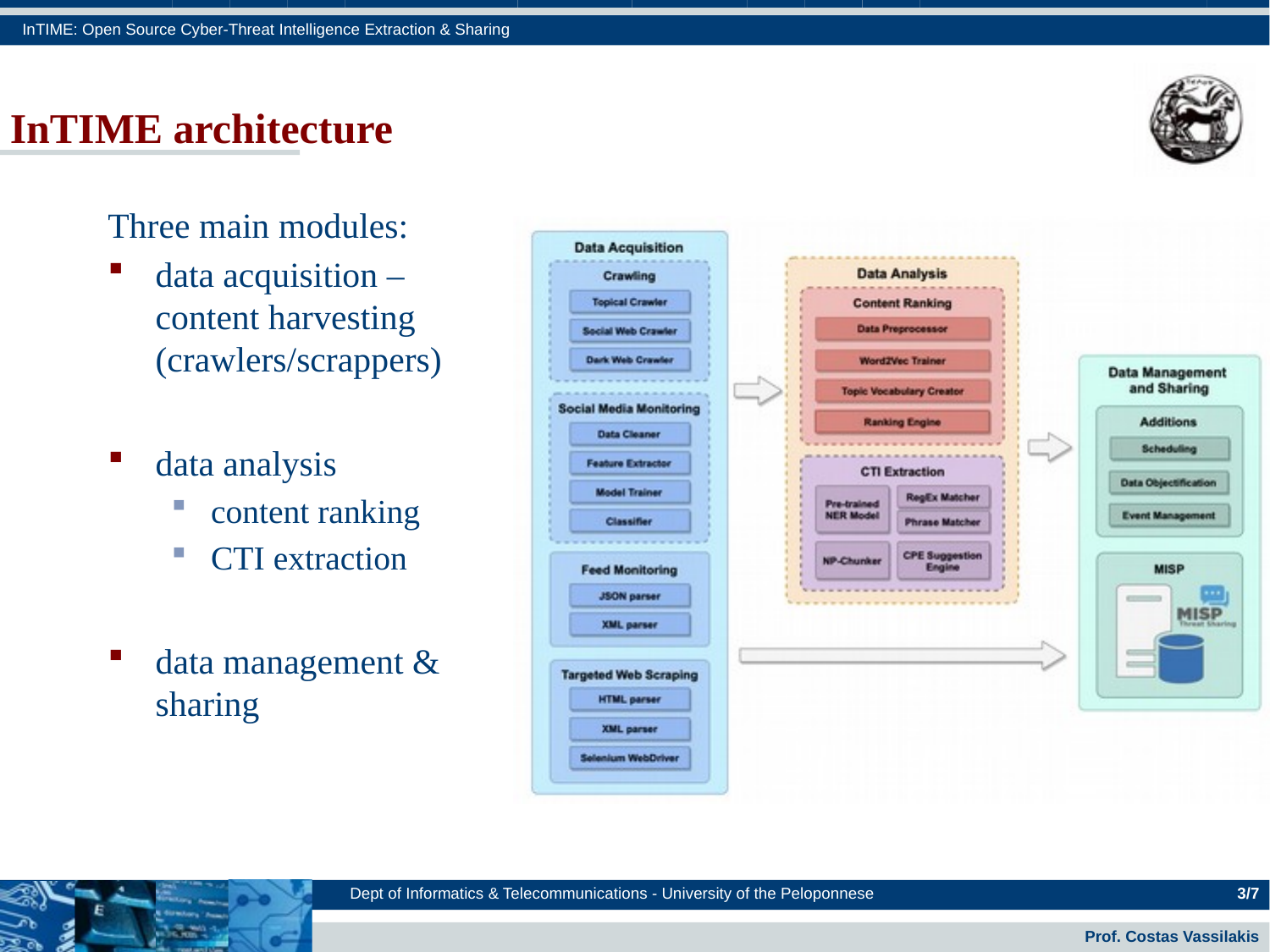## **Content harvesting**

#### A family of crawlers/scrappers

- tunable & automated clear/ deep/social/dark web traversal
- thematic & in-depth crawling
- machine-learning based (SVMs/random forests direct the crawls)
- regex-support (structured domains)
- Integration with public VDBs (JVN, NVD, kbcert, vuldb, exploit db)





Ouerta

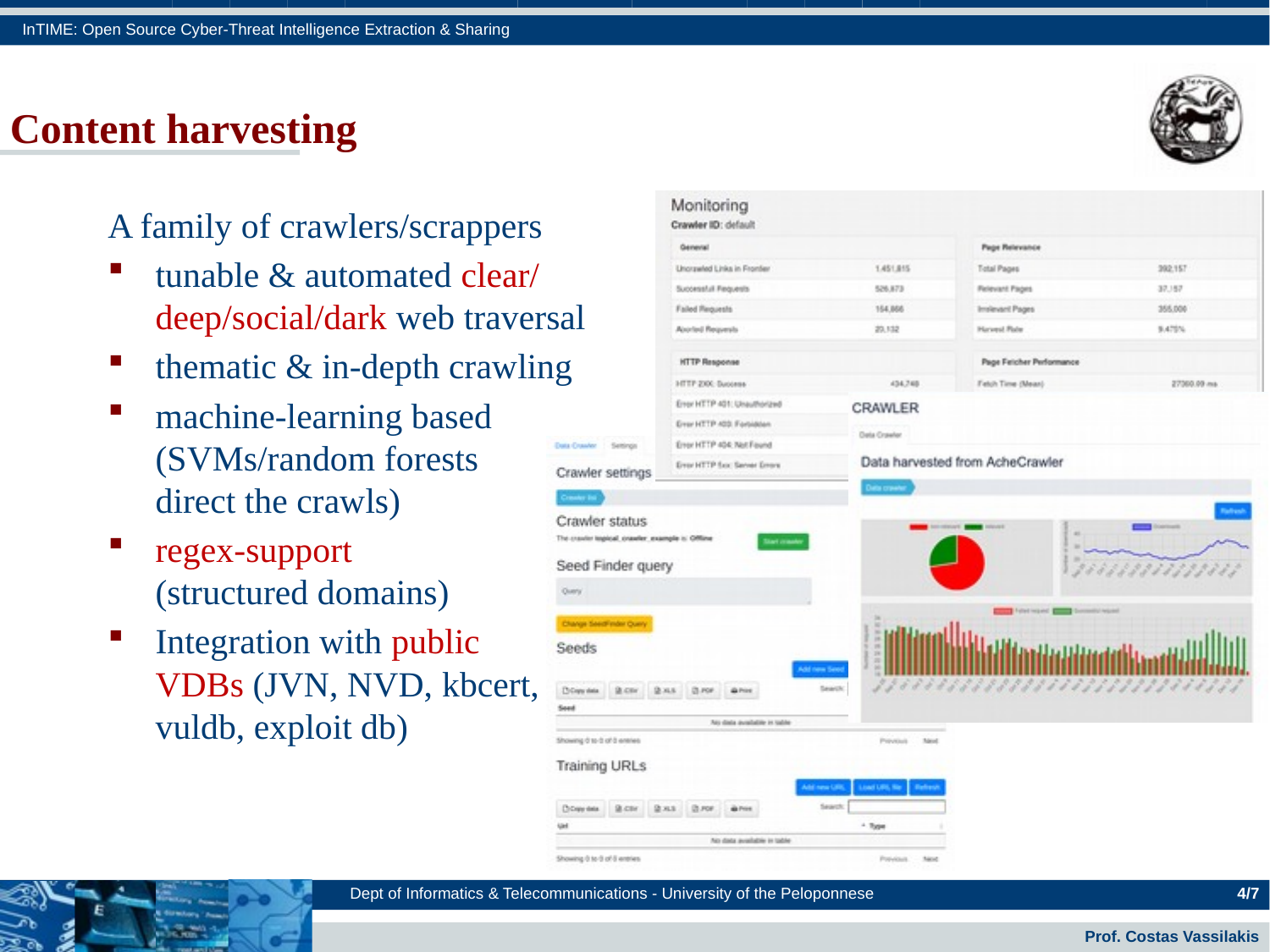#### **Content ranking**



A novel ranking/classification module:

- represent harvested content in latent low-dimensional space (adaptive to vocabulary changes)
- statistical language modeling to assess usefulness harvested content (captures salient concepts)
- machine-learning based (word embeddings/2-layer NNs & CNNs)
- noSQL data store

Excerpt from: www.iotforall.com/5-worst-iot-hacking-vulnerabilities The Mirai Botnet (aka Dyn Attack) Back in October of 2016, the largest DDoS attack ever was launched on ervice provider Dyn using an IoT botnet. This led to huge portions of the internet going down, including witter, the Guardian, Netflix, Reddit, and CNN. This IoT botnet was made possible by malware called Mirai. Once infected with Mirai, computers continually search the internet for vulnerable loT devices and then use known default usernames and passwords to log in, infecting them with malware. These devices were things like digital cameras and DVR players Relevance Score: 0.8563855440900794



| $\mu$                    | SOUND UP                                                   | 1/04                                                                  | keyworlds                                     | pub, cate                        |                                                                  | spone fib                     |                          | W                     |
|--------------------------|------------------------------------------------------------|-----------------------------------------------------------------------|-----------------------------------------------|----------------------------------|------------------------------------------------------------------|-------------------------------|--------------------------|-----------------------|
| ٠                        | https://blogs.oracle.com/javaiant-you-mady-<br><b>RALL</b> | Are You<br>Ready for<br>the Next<br>Java SE<br>Update?  <br>The       | General                                       | $2013 - 11 -$<br>15.<br>15.30:00 | created.<br>hed-new<br>resources.<br>the Liava<br>$R_{\rm{max}}$ | Oracle has 0.6706133214580287 | Ö<br>$\partial_{\theta}$ | $-200$<br>$\mathbb X$ |
| 5dd-10ft19d3ddd7atie4978 | https://blogs.oracle.com/security/security-alert-          | Security:<br>Alert CVE-<br>2017-9805<br>Released [<br>Oracle Se       | Critical Patch<br>Updates.Security<br>Updates | 2017-09-<br>22<br>2010/00        | Equitax<br>ionntified<br>an Apache<br>$sin2$ .                   | Last week. 0.8216238044289645 | ь                        |                       |
| ٠<br>565360674364577     |                                                            | <b>Security</b><br>Aint CVE-<br>2019-2725<br>Released (<br>Oracle Se. | Critical Patch<br>Updates:                    | 2019-04<br>26<br>17.43.00        | junt :<br>released<br><b>Security</b><br>Alert CVE-<br>2019-     | Oracle has 0.792926025360485  |                          |                       |

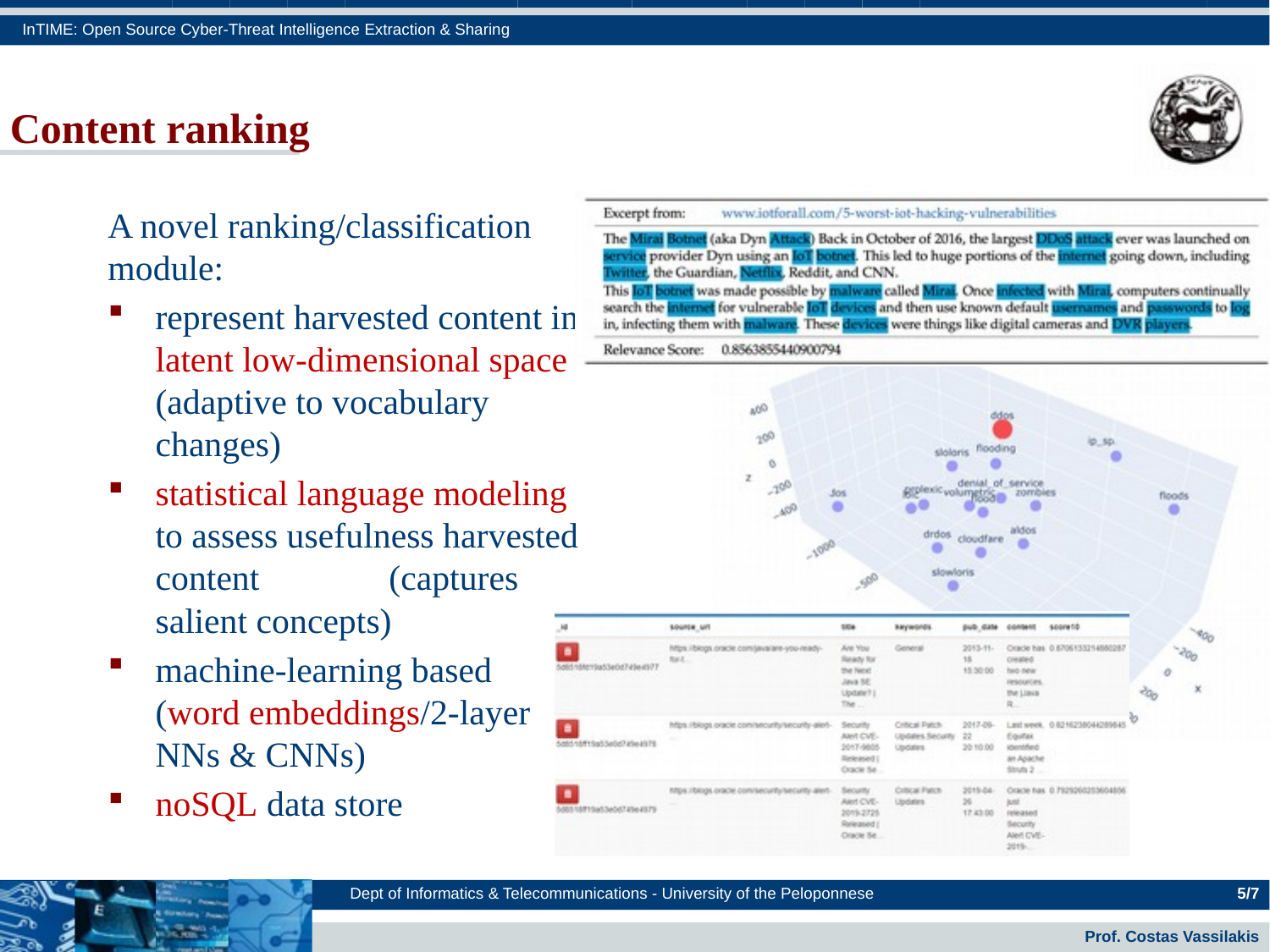#### **CTI extraction**

#### Information extraction module:

- natural language understanding (machine-learning & rule based)
- named entity recognition & disambiguation (e.g., CPE suggestion)
- introduced CTI-specific entities (e.g., shell\_cmd, version, file, cpe/cve/cwe) alongside standard ones (e.g., org, date, ordinal)
- REST API w/ extracted CTI (JSON objects w/ entities & metadata)

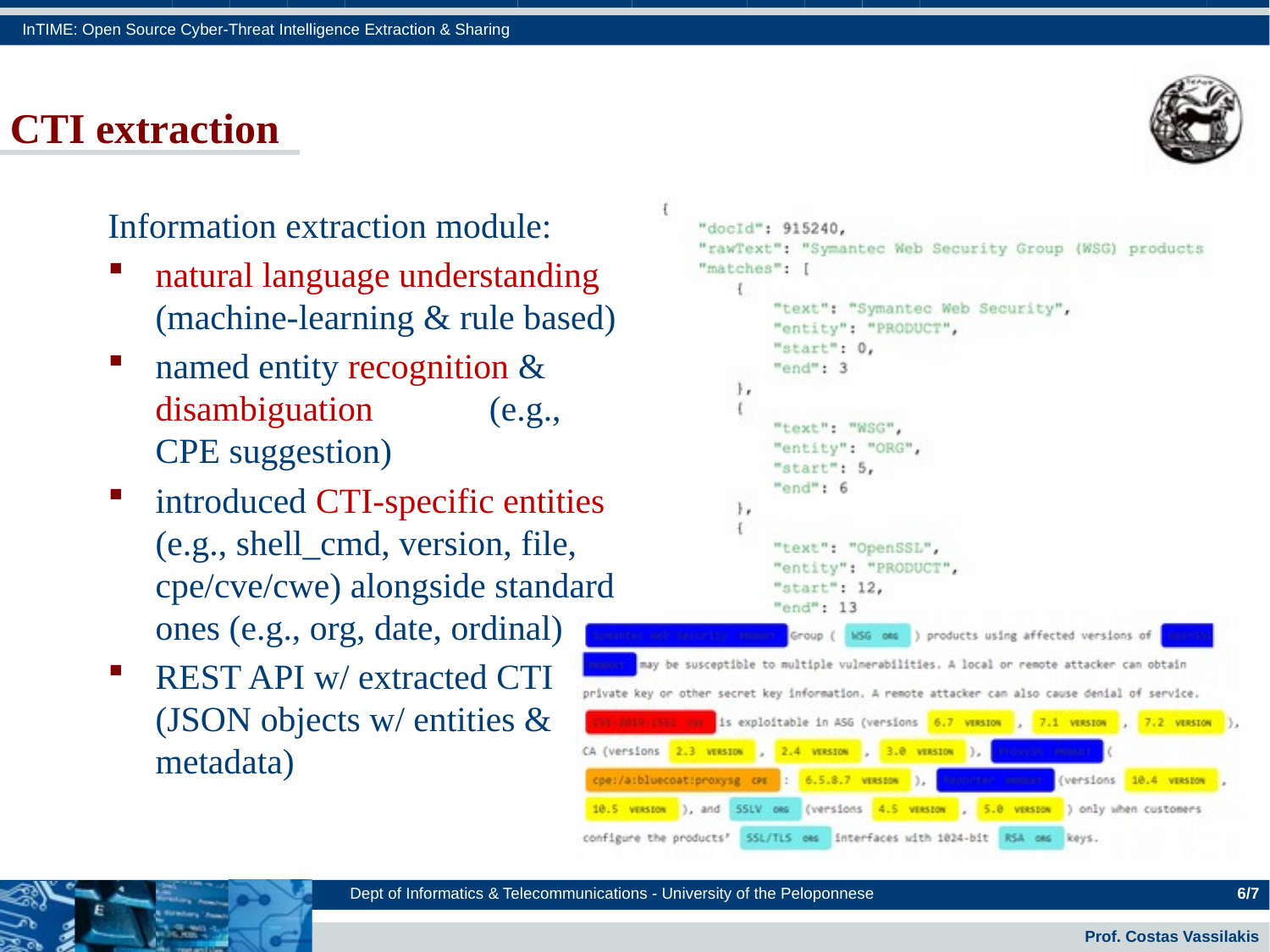## **CTI management & sharing**

CTI management & sharing module:

- efficient CTI storage & indexing
- easy-to-use CTI consolidation & correlation
- intuitive CTI inspection & visualisation
- supports CTI sharing in both human and machine-based formats



extends MISP platform



Dept of Informatics & Telecommunications - University of the Peloponnese **7/7**

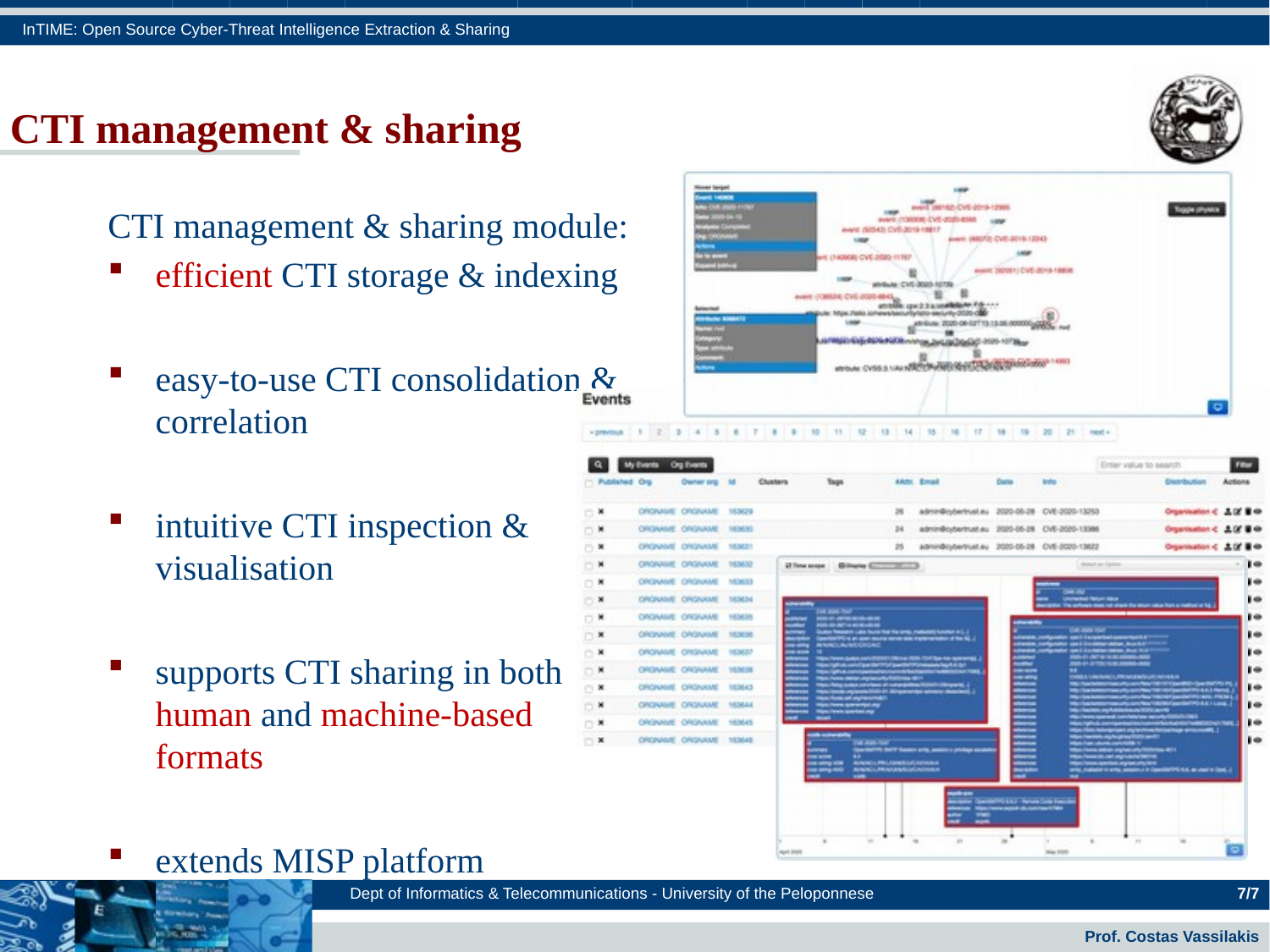## **InTime & Open Source**



- InTime has been built using solely open source tools
- Very positive experience from the Open Source Ecosystem
	- Good documentation
		- Clear installation instructions, descriptive APIs
		- More details could be provided for DB design
	- **Good scalability** 
		- The MISP system scaled up well to hundreds of thousands of entries
		- The storage and management of correlations was suboptimal, leading to performance bottlenecks and manageability issues (e.g. transferring of DB)
			- A more efficient database design could serve well here
- InTime is in the process of being published as open source
	- Code cleanup and documentation improvements